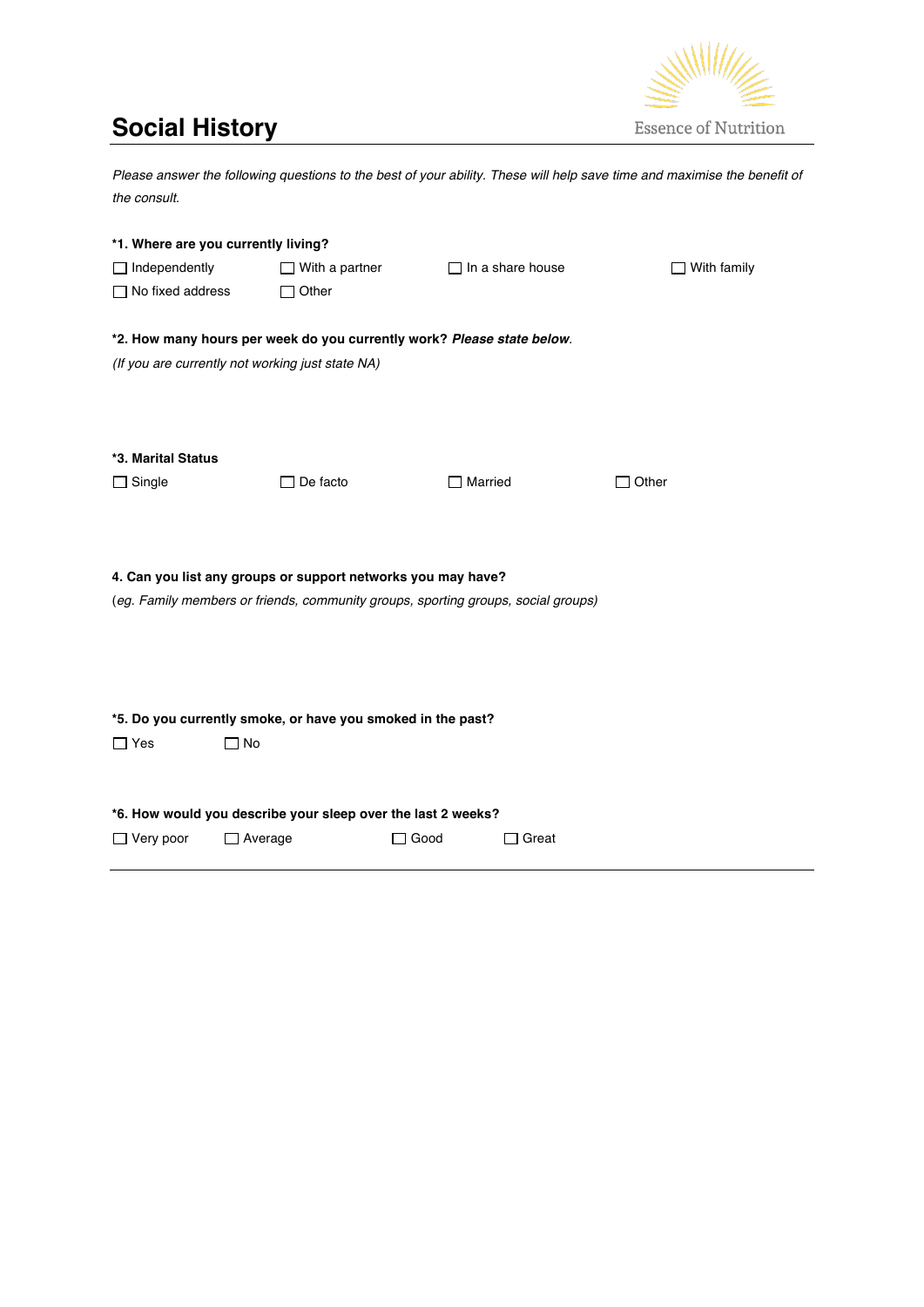

## **Dietary Information and History**

*Please provide as much detail as possible and to the best of your ability. This will help save time and maximise the benefit of the consult.*

| *1. Are you currently on a diet or any meal plan? eg. keto, fasting, 5-2, vegetarian etc.                                                                                     |          |                 |                                              |                  |          |                                                                                |  |             |  |                                                                            |  |  |
|-------------------------------------------------------------------------------------------------------------------------------------------------------------------------------|----------|-----------------|----------------------------------------------|------------------|----------|--------------------------------------------------------------------------------|--|-------------|--|----------------------------------------------------------------------------|--|--|
| $\Box$ Yes                                                                                                                                                                    |          | $\Box$ No       |                                              |                  |          |                                                                                |  |             |  |                                                                            |  |  |
| *2. Do you have any food intolerances or avoidances that you are aware of?<br>(Please list and explain if possible)                                                           |          |                 |                                              |                  |          |                                                                                |  |             |  |                                                                            |  |  |
| *3. On a scale of 1 to 5 how would you describe your current diet?                                                                                                            |          |                 |                                              |                  |          |                                                                                |  |             |  |                                                                            |  |  |
| (Where $1 = \text{very poor}$ and $5 = \text{very}$ healthy)                                                                                                                  |          |                 |                                              |                  |          |                                                                                |  |             |  |                                                                            |  |  |
| □ 1                                                                                                                                                                           |          | $\Box$ 2        |                                              | $\Box$ 3         |          | $\Box$ 4                                                                       |  | $\square$ 5 |  |                                                                            |  |  |
|                                                                                                                                                                               |          |                 |                                              |                  |          |                                                                                |  |             |  |                                                                            |  |  |
|                                                                                                                                                                               |          |                 |                                              |                  |          | *4. How many days per week would you do any form of exercise?                  |  |             |  |                                                                            |  |  |
|                                                                                                                                                                               |          |                 |                                              |                  |          | (This could include sport, outdoor body movement, yoga, running, walking etc.) |  |             |  |                                                                            |  |  |
| □ 1                                                                                                                                                                           | $\Box$ 2 | $\Box$ 3        | $\Box$ 4                                     | $\Box$ 5         | $\Box$ 6 | $\Box$ 7                                                                       |  |             |  |                                                                            |  |  |
| *5. How would you describe your appetite over the last 2 weeks?<br>$\Box$ Not very hungry (not normal for me)<br>$\Box$ Normal for me $\Box$ Hungry often (not normal for me) |          |                 |                                              |                  |          |                                                                                |  |             |  |                                                                            |  |  |
| *6. How would you describe your bowel habits over the past 2 weeks?                                                                                                           |          |                 |                                              |                  |          |                                                                                |  |             |  |                                                                            |  |  |
| $\Box$ Runny (NOT normal for me)                                                                                                                                              |          |                 |                                              |                  |          |                                                                                |  |             |  | $\Box$ Runny (normal for me) $\Box$ Solid and easy to pass (normal for me) |  |  |
|                                                                                                                                                                               |          |                 | $\Box$ Difficult to pass (NOT normal for me) |                  |          | $\Box$ Difficult to pass (normal for me)                                       |  |             |  | $\Box$ Other (NOT normal for me)                                           |  |  |
|                                                                                                                                                                               |          |                 |                                              |                  |          |                                                                                |  |             |  |                                                                            |  |  |
|                                                                                                                                                                               |          |                 |                                              |                  |          | *7. Do you currently have any difficulty chewing or swallowing?                |  |             |  |                                                                            |  |  |
| $\Box$ Yes                                                                                                                                                                    |          | $\square$ No    |                                              |                  |          |                                                                                |  |             |  |                                                                            |  |  |
|                                                                                                                                                                               |          |                 |                                              |                  |          |                                                                                |  |             |  |                                                                            |  |  |
|                                                                                                                                                                               |          |                 |                                              |                  |          | *8. In the last 2 weeks have you experienced any other the following?          |  |             |  |                                                                            |  |  |
| $\Box$ Nausea                                                                                                                                                                 |          | $\Box$ Vomiting |                                              | $\Box$ Diarrhoea |          | $\Box$ Constipation                                                            |  |             |  |                                                                            |  |  |
|                                                                                                                                                                               |          |                 |                                              |                  |          |                                                                                |  |             |  |                                                                            |  |  |
| *9. On a scale of 1 to 5 how motivated would you say you are to improve your nutrition/ health?                                                                               |          |                 |                                              |                  |          |                                                                                |  |             |  |                                                                            |  |  |
| (Where $1 = not motivated at all and 5 = very motivated, let's do this!)$                                                                                                     |          |                 |                                              |                  |          |                                                                                |  |             |  |                                                                            |  |  |
| $\square$ 1                                                                                                                                                                   |          | $\Box$ 2        |                                              | $\square$ 3      |          | $\Box$ 4                                                                       |  | $\square$ 5 |  |                                                                            |  |  |
|                                                                                                                                                                               |          |                 |                                              |                  |          |                                                                                |  |             |  |                                                                            |  |  |
| *10. Please describe your main goals you would like to achieve out of these nutrition sessions.                                                                               |          |                 |                                              |                  |          |                                                                                |  |             |  |                                                                            |  |  |

*(if more than one please list is the space provided)*